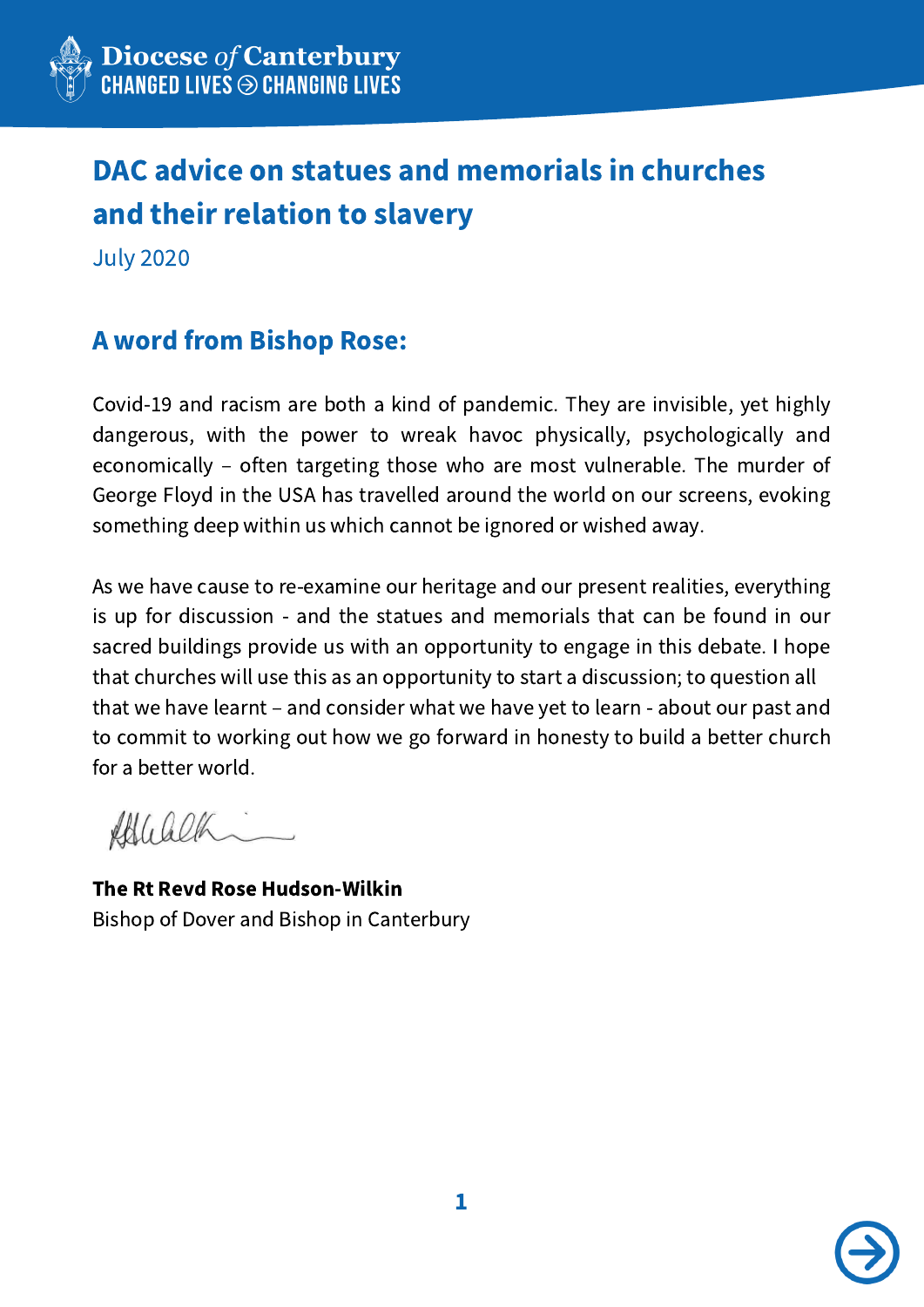

## DAC advice

Recent events have raised again the legacy of the slave trade and the question of the role of monuments in and around our churches to individuals who participated in slavery. Our Diocese, and the Church of England more widely, acknowledge the real and justified anger of those who believe that the placing of and narrative accompanying such monuments should be assessed.

Canterbury Diocesan Advisory Committee agrees with the Church Buildings Council that the best way to respond to these concerns, and to concerns within local parishes, is to enable local conversations about the future of those monuments and the stories that they tell.

The embedded history of the slave trade in England and in the Church, both socially and economically, was significant and deep and remains so. It is not therefore clear to the DAC that to focus only on monuments to the most obvious slave owners is likely to be sufficient. The legacy of the slave trade remains with us today and cannot be denied. Nor will a wholesale removal of monuments help us to understand the consequences of the trade down to the present day. We will not learn from history just by blotting it out.

We therefore recommend that, where a PCC becomes aware that a memorial may raise some of these concerns, discussion within churches and their communities is a vital response. Much of the public discussion of this matter has assumed that removal of such monuments would be the most appropriate answer. However, we must be determined to learn the lessons of our history. Rather than removal, it may be that expressing that history through clear and honest interpretative material next to the monuments themselves, on-line and in church histories, would better address these concerns and set the decisions and their consequences down through the years to the present day in context.

Any decisions about removal or alteration of monuments themselves will remain a matter for faculty on which the DAC would, with others, advise and which would be for the Commissary-General to decide.